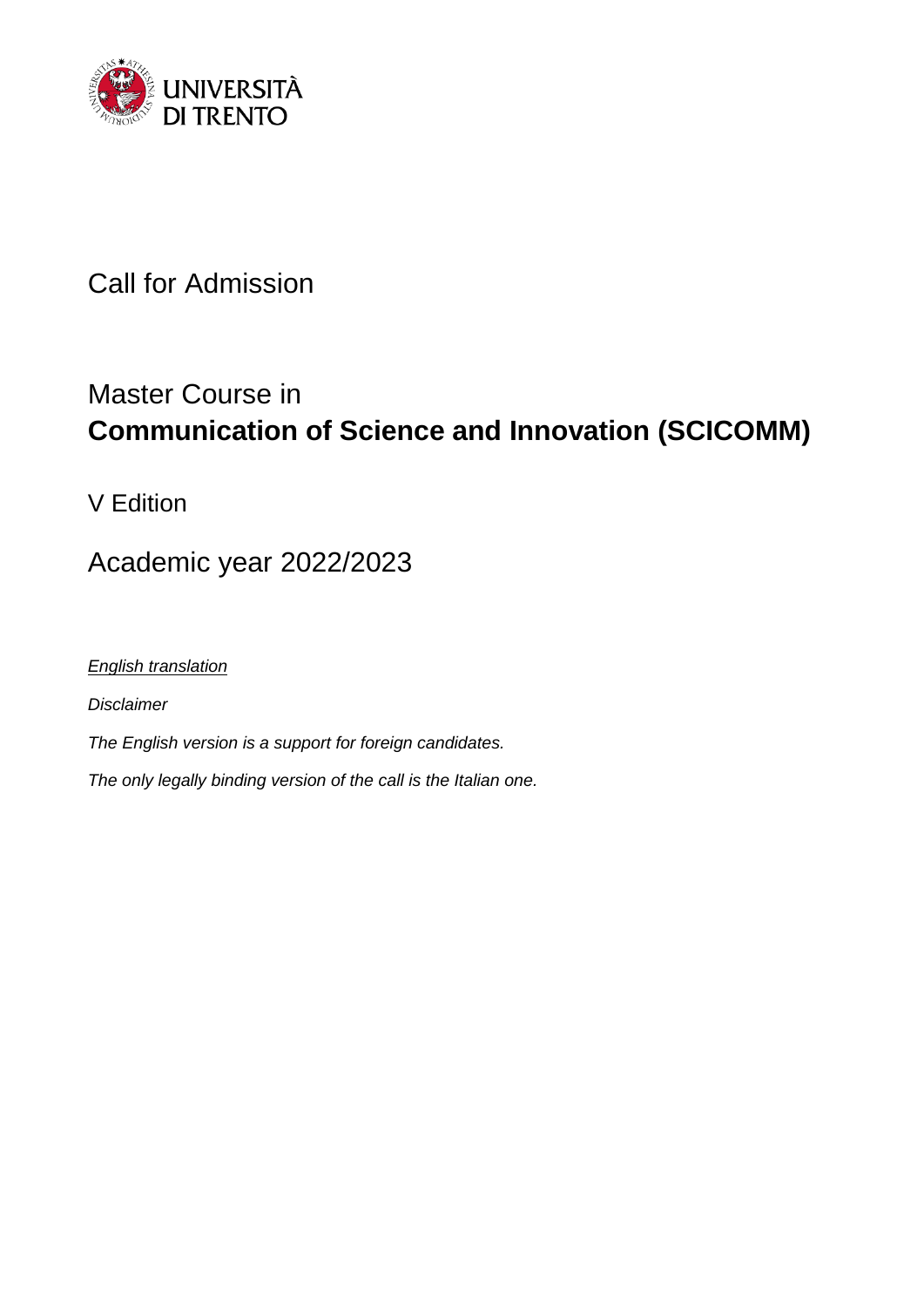

## **Art. 1 – Call for admission**

- 1. The Department of Sociology and Social Research at the University of Trento announces a Call for admission, based on qualifications, in order to select students for admission to the **Master in "Communication of Science and Innovation" (SCICOMM)** for the academic year 2022/2023, V Edition.
- 2. Attendance is reserved to **15 positions** (the Master [will](https://dictionary.cambridge.org/it/dizionario/inglese-italiano/will) actually start [with](https://dictionary.cambridge.org/it/dizionario/inglese-italiano/with) [a](https://dictionary.cambridge.org/it/dizionario/inglese-italiano/a) [minimum](https://dictionary.cambridge.org/it/dizionario/inglese-italiano/minimum) [of](https://dictionary.cambridge.org/it/dizionario/inglese-italiano/of) 10 candidates). In case the candidates eligible will be less than 10, the Master will not take place.
- 3. The Master intends to offer professional skills in the communication of research and innovation and to train key figures for the development of communication, dialogue and public engagement strategies in research organizations, in oriented production contexts innovation, in the scientific culture sector (science centers, science festivals), in the administration sectors that deal with research and innovation.

### **Art. 2 - Training objectives and organization**

- 1. The Master in SCICOMM is open to graduated students in possession of a three-year or master's degree (or equivalent qualifications). Given the interdisciplinary nature of the topic and the way it is addressed, the Master is potentially aimed at graduates from all disciplines: scientific, technical, humanities, social sciences. The Master is also aimed at those who already work in the field of research communication and innovation, and intend to deepen and update their training.
- 2. The Master educational objects are:
	- Develop skills to play a key role in communication and public engagement strategies in research organizations, in innovation-oriented work environments, in the area of science, culture and research policy.
	- Be at the forefront of the newest trends and approaches in the communication of science and innovation.
	- Understand key models and concepts in the field of science communication.
	- Develop a critical understanding of the potential and limits of contemporary media in shaping public discourse about science.
	- Develop skills to critically evaluate the quality of communication strategies, both in relation to organizational aims and audiences' expectations.
	- Be able to connect the everyday practice of science and innovation communication with state of the art research about science and technology in society.
	- 3. The Master has a duration of 9 months, from September 2022 to June 2023. The medium of instruction is English Language.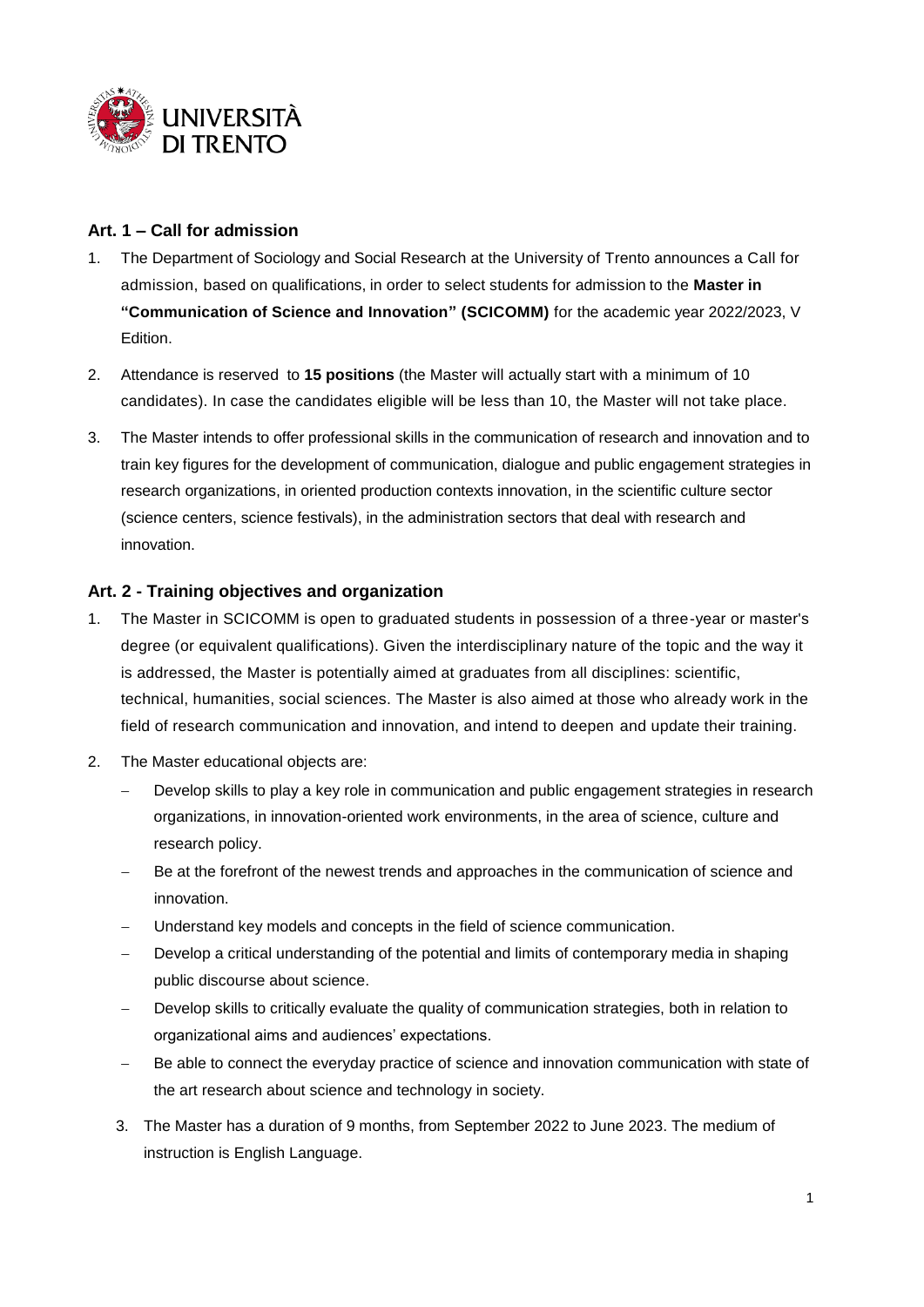

- 4. The attendance to the lessons of the Master is compulsory for all the subjects for [a](https://dictionary.cambridge.org/it/dizionario/inglese-italiano/a) [minimum](https://dictionary.cambridge.org/it/dizionario/inglese-italiano/minimum) [of](https://dictionary.cambridge.org/it/dizionario/inglese-italiano/of) 70% of the front or remote teaching.
- 5. The Master study plan provides 60 university credits, as following:

| <b>Activities</b>           | <b>Hours</b> | <b>Credits</b> |
|-----------------------------|--------------|----------------|
| Frontal or remote teaching  | 164          | 40             |
| Personal homework and study | 836          |                |
| Laboratories                | 150          | 6              |
| Working experience          | 250          | 10             |
| Final project               | 100          | 4              |
| <b>TOTAL</b>                | 1500         | 60             |

6. The lessons will be taken at the Department of Sociology and Social Research at the University of Trento. Due to the Covid 19 emergengy, the lessons will be fully accessible online.

### **Art. 3 - Requirements and application**

- 1. Those in possession of one of the following qualifications can apply for participation at the Master in SCICOMM:
	- a) three-year degree;
	- b) master's or single-cycle master's degree;
	- c) old system degree
	- d) foreign qualification, recognized as suitable according to current legislation.
- 2. Undergraduates who intend to achieve the qualification referred to in paragraph 1 above **by 21 September 2022** may also submit an application to participate in the Master. In case of successful completion of the selection, the undergraduates who confirm their enrollment will be admitted to participate in the Master "with reserve" until they obtain the title. Once they have obtained the qualification they must promptly notify by writing an email to masters@unitn.it for definitive registration and payment of the required fee.
- 3. Enrollment in the Master is incompatible with simultaneous enrollment in any other university degree program.
- 4. Applications for the Master must be submitted exclusively online **starting from 1 march 2022 to**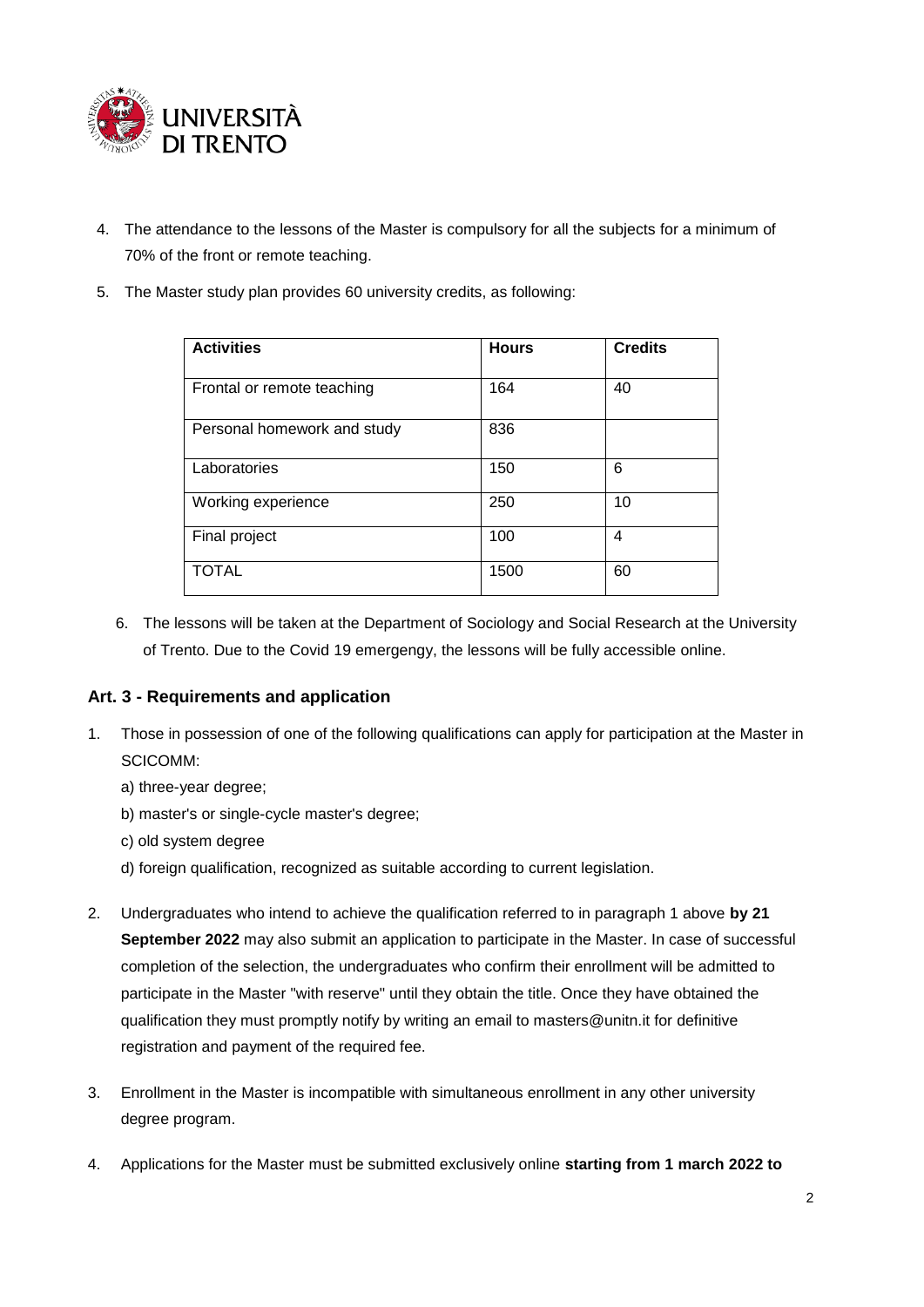

#### **12.00 pm of 29 April 2022** by accessing the address

<https://www.unitn.it/ateneo/79100/communication-of-science-and-innovation-scicomm>

- 5. The online application must be attached in pdf format:
	- a) curriculum vitae et studiorum

b) motivational letter consisting of a short paper in English with which the choice made is discussed (see model published on the site)

- c) declaration of level of knowledge of the English language
- d) self-certification of the degree qualification with exams completed (with date and grade)
- e) copy of a valid identity document

### **Art. 4 - Commission, selection and ranking**

- 1. The Admissions Committee, which will make the selection, will be appointed by Rector's Decree on the recommendation of the Master's Board of Directors.
- 2. The ranking will be defined on the basis of the following criteria
	- *Curriculum Vitae et Studiorum***: max 80/100**
	- **Statement of Purpose: max 20/100**
- 3. The Admissions Commission might decide to contact the candidates for an interview in order to deepen what is stated in the motivational letter.
- 4. In the event of a tie, priority will be given to the youngest candidate. The list of candidates who, having obtained the minimum score of 50/100, will be eligible in the merit ranking will be published at<https://www.unitn.it/ateneo/79100/communication-of-science-and-innovation-scicomm> on **27th May 2022.**
- 5. For candidates who have not yet obtained the qualification, the provisions of Article 3, paragraph 2 of this announcement apply.

### **Art. 5 - Enrolment and scholarship**

- **1.** In order to confirm their position, the admitted candidates must take enrollment at the Master by **17th June 2022** and pay the first enrollment tuition fee of € 1.375,00 (one thousand three hundred seventy-five euro) following the instructions that will be sent by e-mail.
- 2. The second fee of € 1.375,00 (one thousand three hundred seventy-five euro) will be due **by 21 th February 2023**.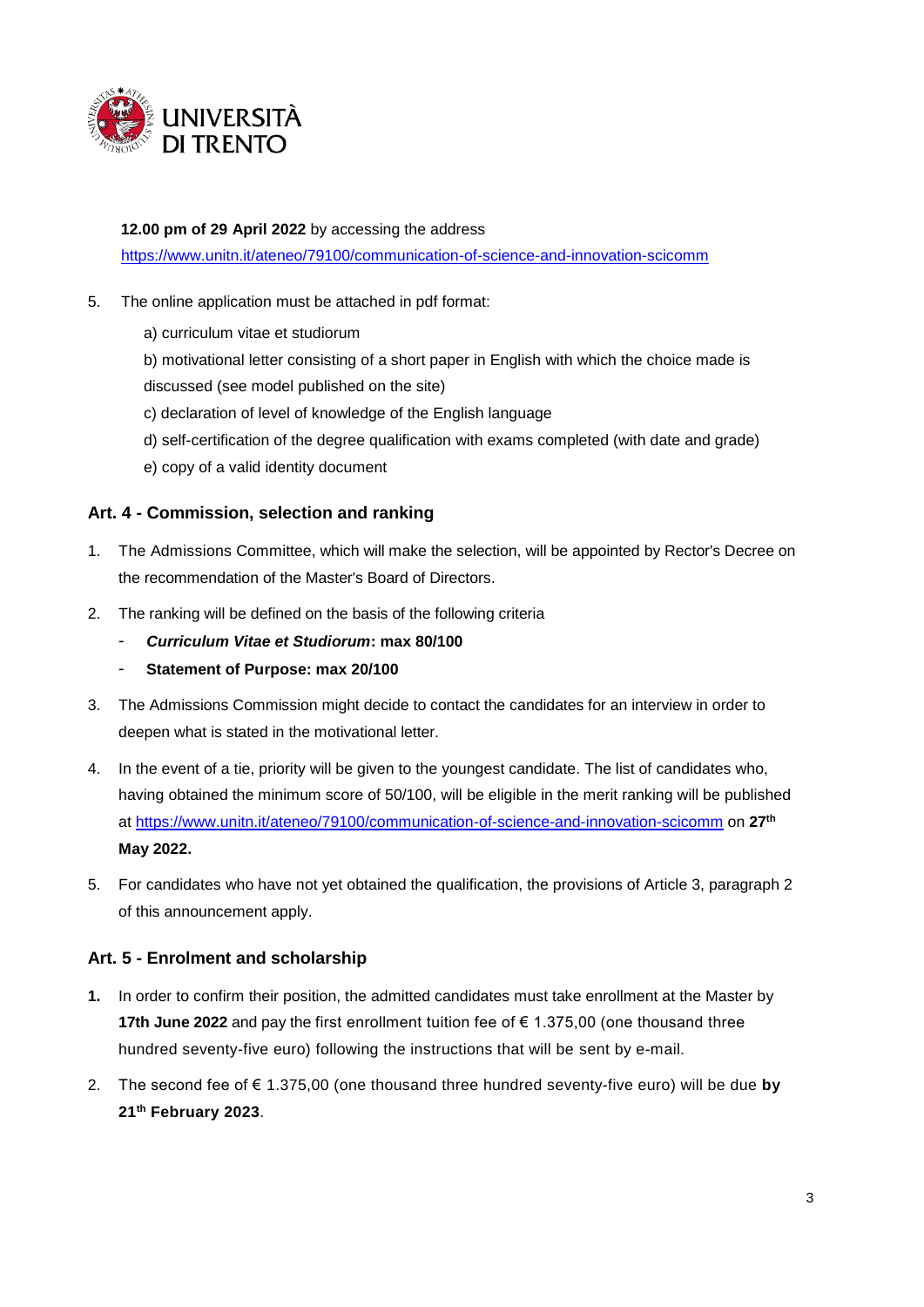

- 3. The Pezcoller Foundation has made available a scholarship, covering all the enrollment costs, on medical research communications. The scholarship will be awarded by the Director and the Coordinator, in agreement with the President of the Foundation, taking into account the merit and profile of the candidates.
- 4. Further additional scholarships, made available by external institutions, will be assigned by the Director and the Coordinator, in agreement with the external referee, taking into account the merit and profile of the candidates.
- 5. Enrolment demands, submitted not in accordance with previous par. 1, will not be taken into consideration.
- 6. The tuition fees will not be reimbursed in case of withdraw of the candidate.

### **Art. 6 - Exams and final project work**

- 1. The assessment will be carried out by written or oral exam and with an evaluation expressed in "approved" or "not approved".
- 2. The project work (final exam) consists in the drafting of a project developed under the supervision of a professor/expert, discussed in front of a special commission, composed of at least 3 professors, appointed by the Board of Directors of the Master.
- 3. Students who have regularly participated in the activities of the Master (minimum 70% of the hours of frontal or remote teaching) and who have successfully passed the assessment tests of teaching and the final exam, will be released, in the specific session for conferring the title in June 2023, a 1st level University Master's Degree in "Communication of Science and Innovation".
- 4. Students who have not reached the minimum attendance required (70% of the hours of frontal or remote teaching) and / or who have not passed the verification tests required for the acquisition of the number of credits necessary for the attainment of the degree may issued only a certificate showing the attendance actually acquired, the list of didactic activities in which the student may have participated and the results of any tests passed.

## **Art. 7 - Data Protection**

Personal data will be processed according to the GDPR (UE 2016/679).

### **Art. 8 - Further Information**

Further information about master course is available at the following link <https://www.unitn.it/ateneo/79100/communication-of-science-and-innovation-scicomm>